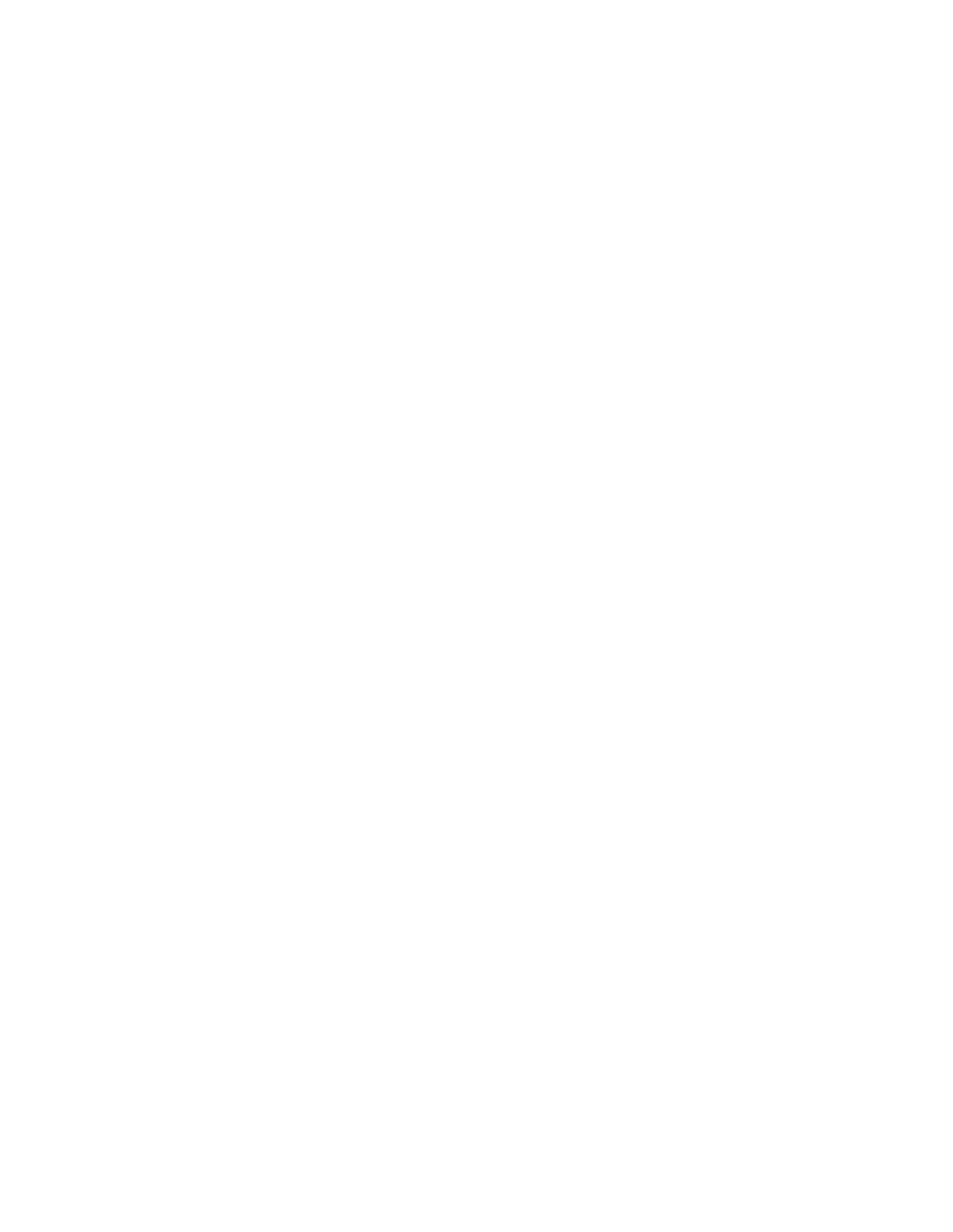## **Minutes of the Inaugural Annual General Meeting of the Montreal Urban Aboriginal Health Centre (MUAHC)**

**Date and time**: Friday, February 19, 2016, at 4:30pm **Location**: Hotel Evo, 420 Rue Sherbrooke O., Montreal, Quebec

**Attendees**: See attached list **Regrets**: Sean Yaphe **Proxies**: None

**Co-Chairing**: Tealey Normandin and Rossel Bérard **Minute-taker** (except for the attendance list): Nolwen Mahé

The meeting is bilingual English and French. The meeting starts with an introduction by the Co-Chairs.

#### 4:53pm Opening Prayer and welcome by Mike Standup

The Co-Chair requests the attendees to suggest short and significant names for the Centre and deposit them in a box during the meeting. Suggesting attendees will be eligible for a raffle. In response to a question from the audience, it is stated that the name will be decided by the Board of Directors at a later date.

#### 4:57pm Presentation of the history, mission and objectives of the MUAHC

Bilingual presentation by the Co-Chairs of the Powerpoint document "Health Centre AGM power point-French Final.ppt". Rossel Bérard gives additional background on the Health Committee and points out that the Committee will continue existing and continue its work on its other projects.

#### 5:20pm Presentation of goals and future plans of the MUAHC

This item is presented by the Co-Chair based on the same Powerpoint document.

To a question from Harvey Michele about the availability of information and of a pamphlet when the services start being available in September 2016 as planned, the Co-Chair answers that the services will be properly publicized at that time.

To a question from the audience about whether the MUAHC has funding, the Co-Chair answers that there is funding for the creation (incorporation and inaugural meeting), but not core funding to start the work. He further states that there is some good momentum, such as letters of encouragement, but the funding needs to be secured.

Jeffrey Drugge from Health Canada suggests including in the By-Laws that the Centre will look for collaboration from the Federal government of Canada.

Pascale Annoual reports that at the NETWORK meeting held earlier the same day, she spoke to representatives from the three levels of government and she sees some possible positive opportunities. Incorporation has made the Centre eligible to public funding. The next step is to send a letter to the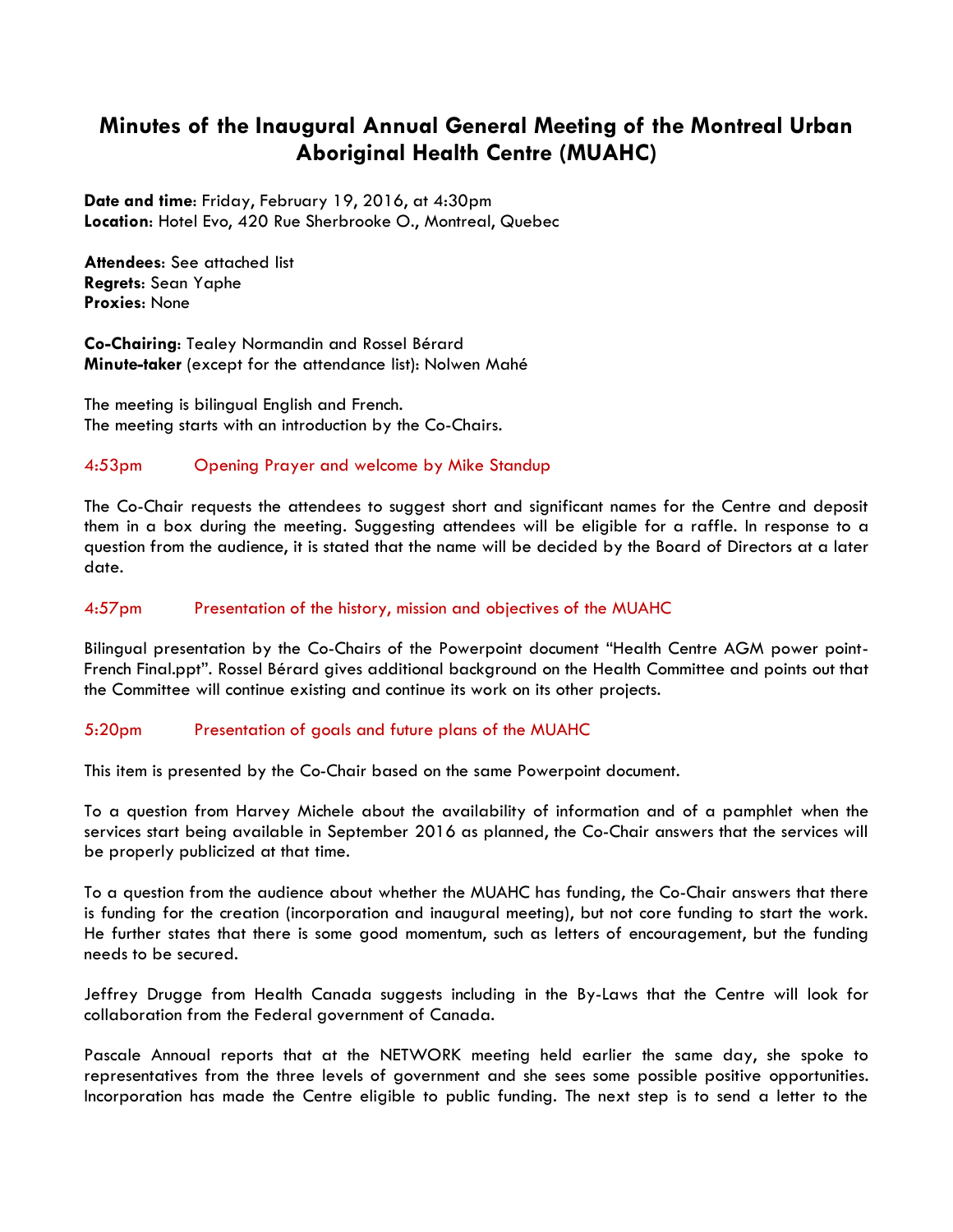Ministère de la santé et des services sociaux (MSSS). At the municipal level, some entities are asking for the services of a Health Centre and proposing their collaboration, for example two half-days a week of medical services at a local CLSC. Everyone in the audience is invited to propose support and collaboration, especially professional work.

Harvey Michele asks that the Centre keep a clear strategic view, to prevent it from evolving from a vision of being of service to its constituents into a place with "cushy jobs"; he further suggests that the government will need a letter of intent that states that strategy clearly. Rossel Bérard answers that the Health Centre will try to be faithful to its intent and not transform itself to answer government programming; incorporation is a first step, the Centre is still at a starting point.

#### 6:05pm Presentation and acceptance of MUAHC By-Laws

The Co-Chairs go into detail over Sections 2 (membership) and 5 (Directors) and suggest the audience read the other sections while having dinner.

Harvey Michele suggests that Section 5.02 be changed so that all Directors be identified as Aboriginal, so that the Centre be "run by Aboriginals for Aboriginals" instead of a majority only, and of "Aboriginal descent".

Tanya Lalonde suggests to replace « Aboriginal descent » with "self-identified Aboriginal".

Jessica Barudin asks whether the type of structure described in the By-laws is mandatory because of the incorporation or whether it can change, for example, to a more Indigenous approach. The answer from Pascale Annoual is that the incorporation per se does not require the By-laws immediately, and that in any case the structure may be revised later.

Harvey Michele points out that nobody is a member yet, since this is the inaugural meeting and the membership petitions filled out by the audience will have to be approved by the new Board.

Manuel Penafiel explains that the community which created the Corporation is de facto members, and can accept the By-laws. In the meantime, the Corporation is managed under the Law about corporations. Garry Carbonnell proposes to adopt the By-laws as presented and mandate the Board to come back with a proposition in one year; in the meantime, keeping the wording "majority of members of the Board" does justice to the non-Aboriginal people who have worked hard on the Committee for 8 years to establish the Health Centre.

Dolorès André proposes to add an advisory committee with professionals who may not be Aboriginal to assist the Board of Directors in deciding future actions.

The Co-Chair suggests that we move forward with the by-laws

**Proposed resolution**: that the audience vote to adopt the By-laws as presented in principle. **Moved by**: Garry Carbonnell **Seconded by**: Harvey Michele. The resolution is passed.

The By-laws are accepted by a show of hands (show of voting cards) from 17 voting members, on a total of 20 present as per the list of presence at the end of the meeting.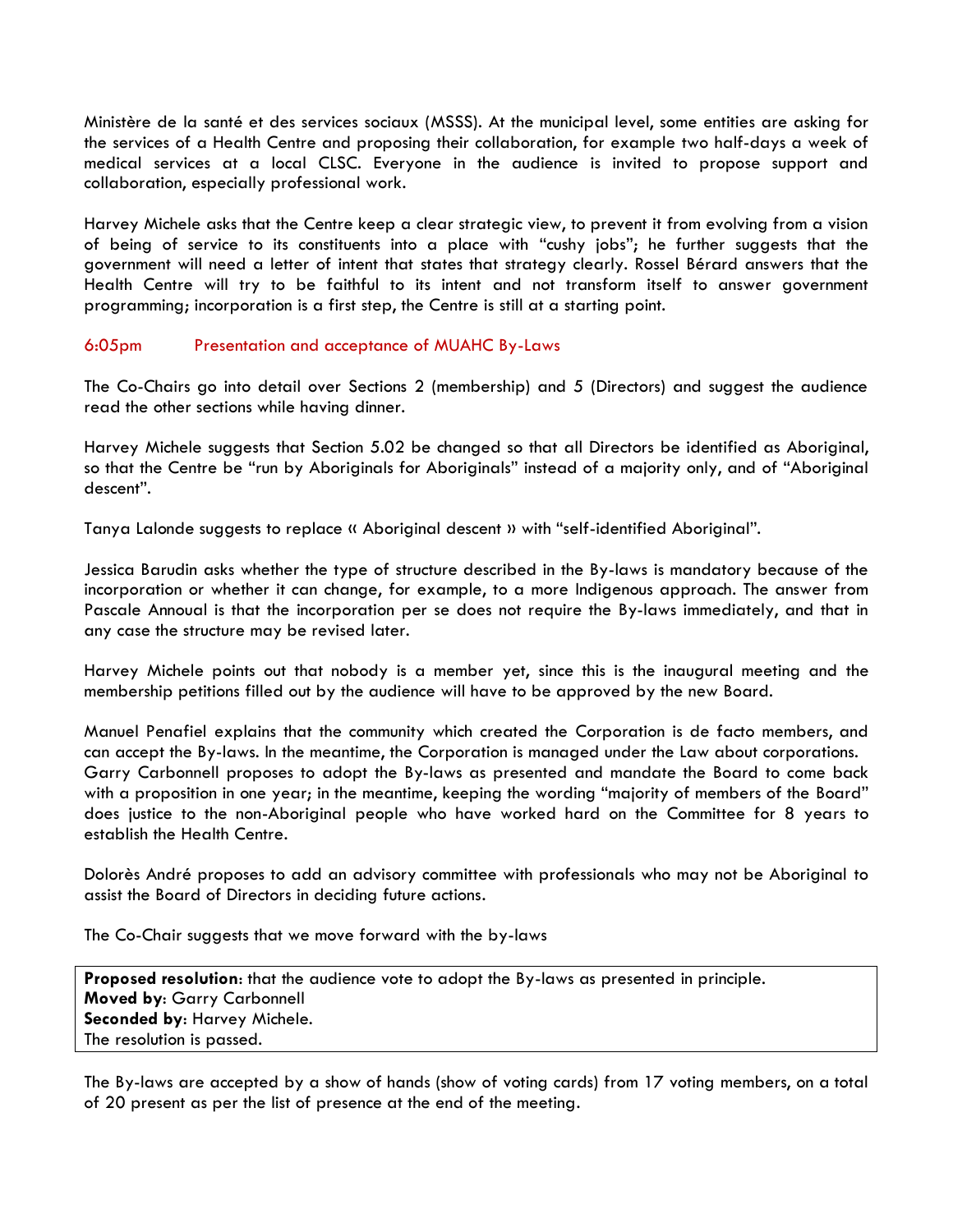The desired number of Board members has been stated in the incorporation documents as being "5 to 7", but the number has been left out of the By-laws. The number of seven Board members will be added to the By-laws.

#### 6:38pm Presentation of MUAHC Financial Statements

Tealey Normandin presents the Financial Statements to date, covering the incorporation and AGM costs, as assembled by Pascale Annoual.

#### 6:40pm Election of founding MUAHC Board of Directors

The founding members on the incorporation papers are

- Pascale Annoual (non-Aboriginal)
- Carrie Martin (Aboriginal)
- Sean Yaphe (non-Aboriginal)

In addition to these three persons, the Co-Chair proceeds with the election of four members, of which at least three must be Aboriginal.

Tanya Lalonde nominates Dolorès André (declined) Carrie Martin nominates Harvey Michele, and Garry Carbonnell seconds. (accepted) Garry Carbonnell nominates Vicky Boldo, seconded by Chantel Henderson. (declined) Pascale Annoual nominates Dr. Kent Saylor. (declined) Borden Miller xxx nominates Garry Carbonnell (accepted) Vicky Boldo nominates Jessica Barudin (accepted) Pascale Annoual nominates Marty Brais (declined) Tanya Lalonde nominates Chantel Henderson (accepted) Carrie Martin nominates Tanya Lalonde (accepted) Dolorès André nominates Andrienne Campbell. (declined)

Nominations are closed (proposed by Rossel Bérard, seconded by Dr. Kent Saylor) The five standing candidates each give a short introduction speech before the election proceeds with secret ballots from voting members, each ballot showing up to four names.

Tealey Normandin secretly counts the votes, with scrutators Vicky Boldo and Nolwen Mahé.

Elected (all Aboriginal):

- Tanya Lalonde
- Jessica Barudin
- Harvey Michele
- Garry Carbonnell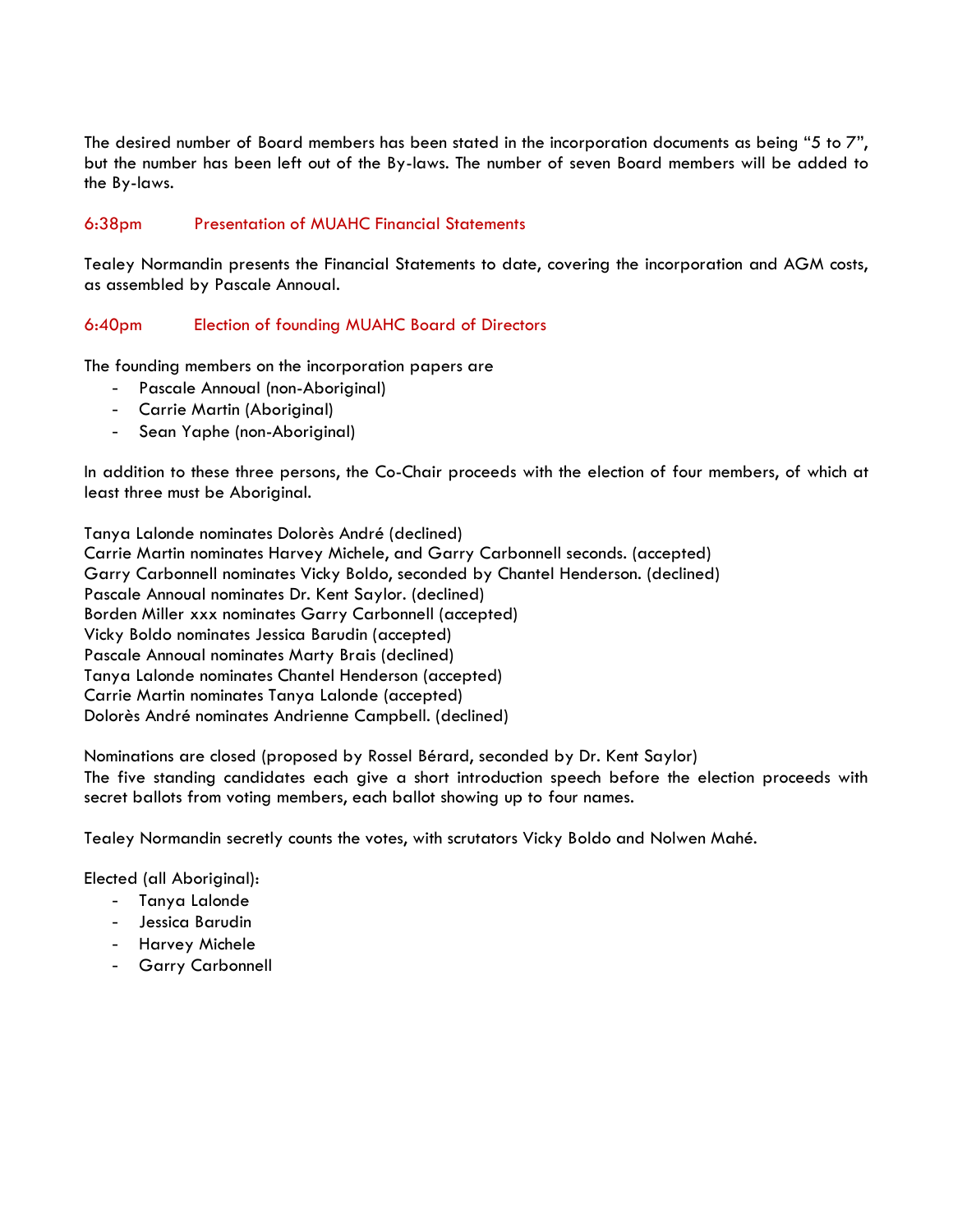#### **Proposed motion: to destroy the ballots**

**Moved by:** Harvey Michele motions to destroy the ballots

**Seconded by:** Garry Carbonnell.

The motion is passed. Tealey Normandin will take charge of destroying the ballots and the summary sheets.

### 7:10pm Close of meeting and Closing Prayer by Mike Standup

Miks Stansdup offers a closing prayer.

**Propoed motion: to close the meeting Moved by**: Carrie Martin **Seconded by**: Garry Carbonnell. The motion is passed; the meeting is closed at 7:15pm.

### 7 :15pm Brief meeting of the newly elected Board of Directors (10 minutes)

The new Board of Directors holds a standing meeting for a few minutes before leaving.

List of documents used in the meeting:

- Agenda (Bilingual) prepared by Carrie Martin Word document ("AGM Agenda FINAL BILINGUAL V2 Clean.doc")
- Presentation on the history and objectives of the Centre (French and English) prepared by Rossel Bérard and Sean Yaphe – Powerpoint documents ("Health Centre AGM power point- French Final.pptx", "Health Centre AGM - Power Point - English Final.pptx"
- Budget for the incorporation and the AGM, English only, prepared by Pascale Annoual Excel document ("AGM 2016\_Incorporation budget.xlsx")
- By-laws (French and English), prepared by Carrie Martin Word documents ("Statuts et reglements – Final.doc", "Bylaws – DRAFT.docx")
- 2 documents distributed to the new Board members, in English only, prepared by Carrie Martin -Word documents ("Responsibilities and Conduct – DRAFT.docx", "Board Policies – DRAFT.docx")
- Membership application form prepared by Carrie Martin and Ramélia Chamichian Publisher document ("Membership Application Bilingual final.pub")